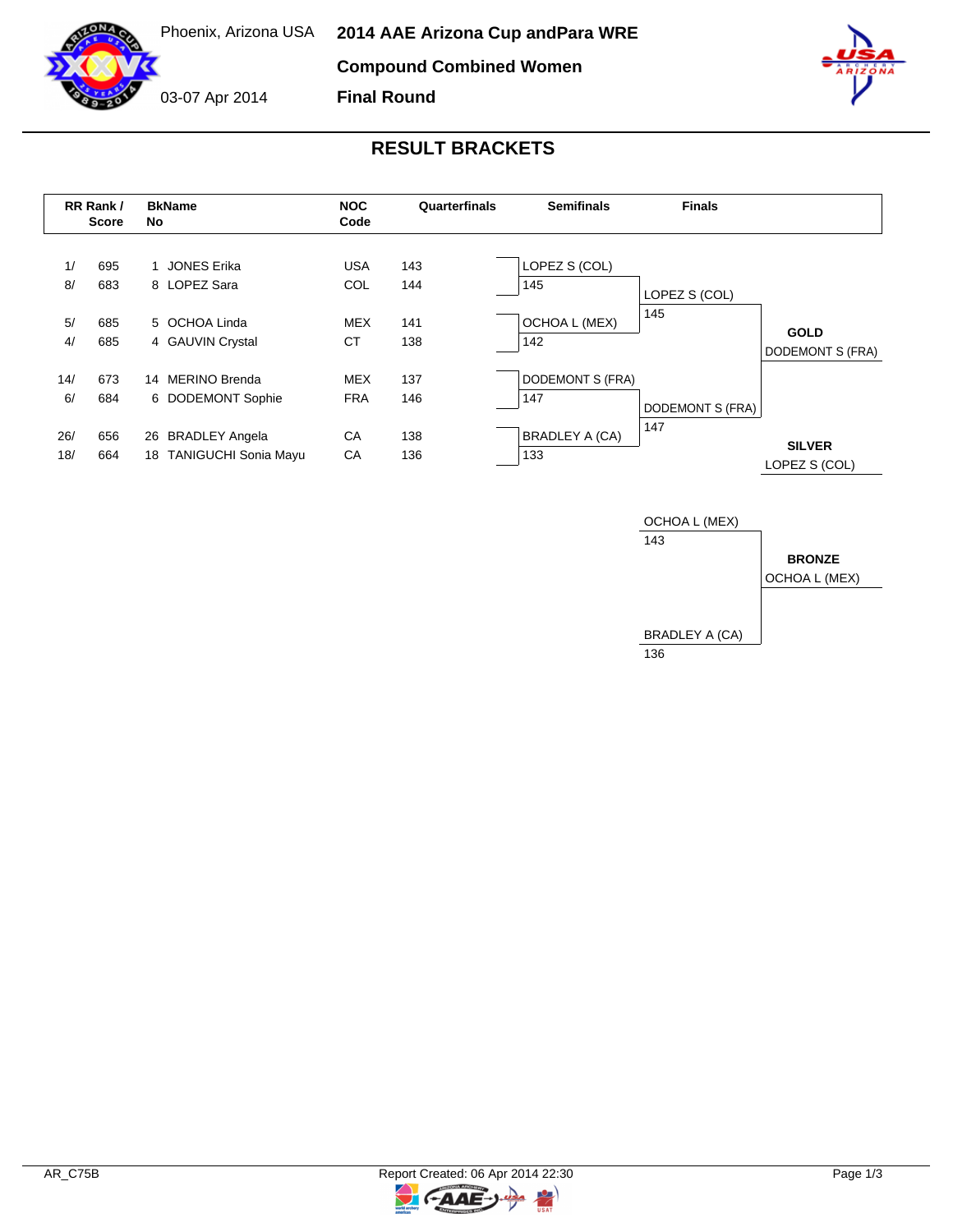03-07 Apr 2014

**Elimination Round**

## **RESULT BRACKETS**

|       | RR Rank /<br><b>Score</b> | No | <b>BkName</b>                            | <b>NOC</b><br>Code | 1/32<br>Elimin. Round | 1/16<br>Elimin. Round  | 1/8<br>Elimin. Round  | Quarterfinals        |
|-------|---------------------------|----|------------------------------------------|--------------------|-----------------------|------------------------|-----------------------|----------------------|
|       |                           |    |                                          |                    |                       |                        |                       |                      |
| 1/    | 695                       |    | 1 JONES Erika                            | <b>USA</b>         |                       | JONES E (USA)          |                       |                      |
|       |                           |    | -Bye-                                    |                    |                       | 136                    | JONES E (USA)         |                      |
| 33/   | 647                       |    | 33 UMANZOR Marisol                       | ESA                | 124                   | <b>UMANZOR M (ESA)</b> | 143                   |                      |
| 32/   | 647                       |    | 32 DUNAWAY Alanna                        | CA                 | 116                   | 110                    |                       |                      |
|       |                           |    |                                          |                    |                       |                        |                       | JONES E (USA)        |
| 17/   | 664                       |    | 17 MADRID Alexis                         | <b>MEX</b>         | 123                   | MADRID A (MEX)         |                       | 143                  |
| 48/   | 617                       |    | 48 NIELSEN Heather                       | AZ                 | 112                   | 137                    | MADRID A (MEX)        |                      |
|       |                           |    |                                          |                    |                       |                        | 135                   |                      |
| 49/   | 607                       |    | 49 VILLEGAS Luz                          | BC                 | 102                   | SANDOVAL FDR (MEX)     |                       |                      |
| 16/   | 666                       |    | 16 SANDOVAL Fernada Del R.               | <b>MEX</b>         | 103                   | 132                    |                       |                      |
| 9/    | 680                       |    | 9 COLIN Christie                         | PA                 |                       | COLIN C (PA)           |                       |                      |
|       |                           |    | -Bye-                                    |                    |                       | 118                    |                       |                      |
|       |                           |    |                                          |                    |                       |                        | MARCEN M (COL)<br>139 |                      |
| 41/   | 638                       |    | 41 DIAB Bernadette                       | NJ                 | 123                   | MARCEN M (COL)         |                       |                      |
| 24/   | 657                       |    | 24 MARCEN Maja                           | COL                | 131                   | 130                    |                       | LOPEZ S (COL)        |
| 25/   | 656                       |    | 25 JOHNSON Brittany                      | CAN                | 128                   |                        |                       | 144                  |
| 40/   | 640                       |    | 40 MORRIS Carin                          | <b>BAR</b>         | 101                   | JOHNSON B (CAN)<br>129 |                       |                      |
|       |                           |    |                                          |                    |                       |                        | LOPEZ S (COL)         |                      |
|       |                           |    | -Bye-                                    |                    |                       | LOPEZ S (COL)          | 146                   |                      |
| 8/    | 683                       |    | 8 LOPEZ Sara                             | COL                |                       | 138                    |                       |                      |
|       |                           |    |                                          |                    |                       |                        |                       |                      |
| 5/    | 685                       |    | 5 OCHOA Linda                            | <b>MEX</b>         |                       | OCHOA L (MEX)          |                       |                      |
|       |                           |    | -Bye-                                    |                    |                       | 138                    | OCHOA L (MEX)         |                      |
| 37/   | 643                       |    | 37 MARTINEZ Diana                        | <b>GUA</b>         | 123                   | MARTINEZ D (GUA)       | 145                   |                      |
| 28/   | 651                       |    | 28 SEIBERT Alexis                        | <b>TN</b>          | 120                   | 127                    |                       |                      |
|       |                           |    |                                          |                    |                       |                        |                       | OCHOA L (MEX)<br>141 |
| 21/   | 662                       |    | 21 RODRIGUEZ Katya S.                    | MEX                | 134                   | RODRIGUEZ KS (MEX)     |                       |                      |
| 44/   | 633                       |    | 44 BACKIS Vanina                         | ARG                | 120                   | 140                    | RODRIGUEZ KS (MEX)    |                      |
| 53/   | 504                       |    |                                          | CAN                | 88                    |                        | 138                   |                      |
| 12/   | 677                       |    | 53 TREMBLAY Lyne<br>12 SALINAS Stephanie | ВC                 | 136                   | SALINAS S (BC)<br>135  |                       |                      |
|       |                           |    |                                          |                    |                       |                        |                       |                      |
| $13/$ | 675                       |    | 13 SKARVAN Tristan                       | WI                 | 124                   | SKARVAN T (WI)         |                       |                      |
| 52/   | 559                       |    | 52 HESS D Arce                           | CA                 | 107                   | 136                    | SKARVAN T (WI)        |                      |
|       |                           |    |                                          |                    |                       |                        | 141                   |                      |
| 45/   | 632                       |    | 45 HIRASAWA Nako                         | <b>JPN</b>         | 123                   | <b>BROCK E (UT)</b>    |                       |                      |
| 20/   | 662                       |    | 20 BROCK Easter                          | UT                 | 124                   | 132                    |                       | GAUVIN C (CT)        |
| 29/   | 651                       |    | 29 AMRANI Regina                         | UT                 | 115                   | AMRANI R (UT)          |                       | 138                  |
| 36/   | 643                       |    | 36 ZAMORA Valeria M.                     | <b>MEX</b>         | 114                   | 128                    |                       |                      |
|       |                           |    |                                          |                    |                       |                        | GAUVIN C (CT)         |                      |
|       |                           |    | -Bye-                                    |                    |                       | GAUVIN C (CT)          | 143                   |                      |
| 4/    | 685                       |    | 4 GAUVIN Crystal                         | СT                 |                       | 135                    |                       |                      |